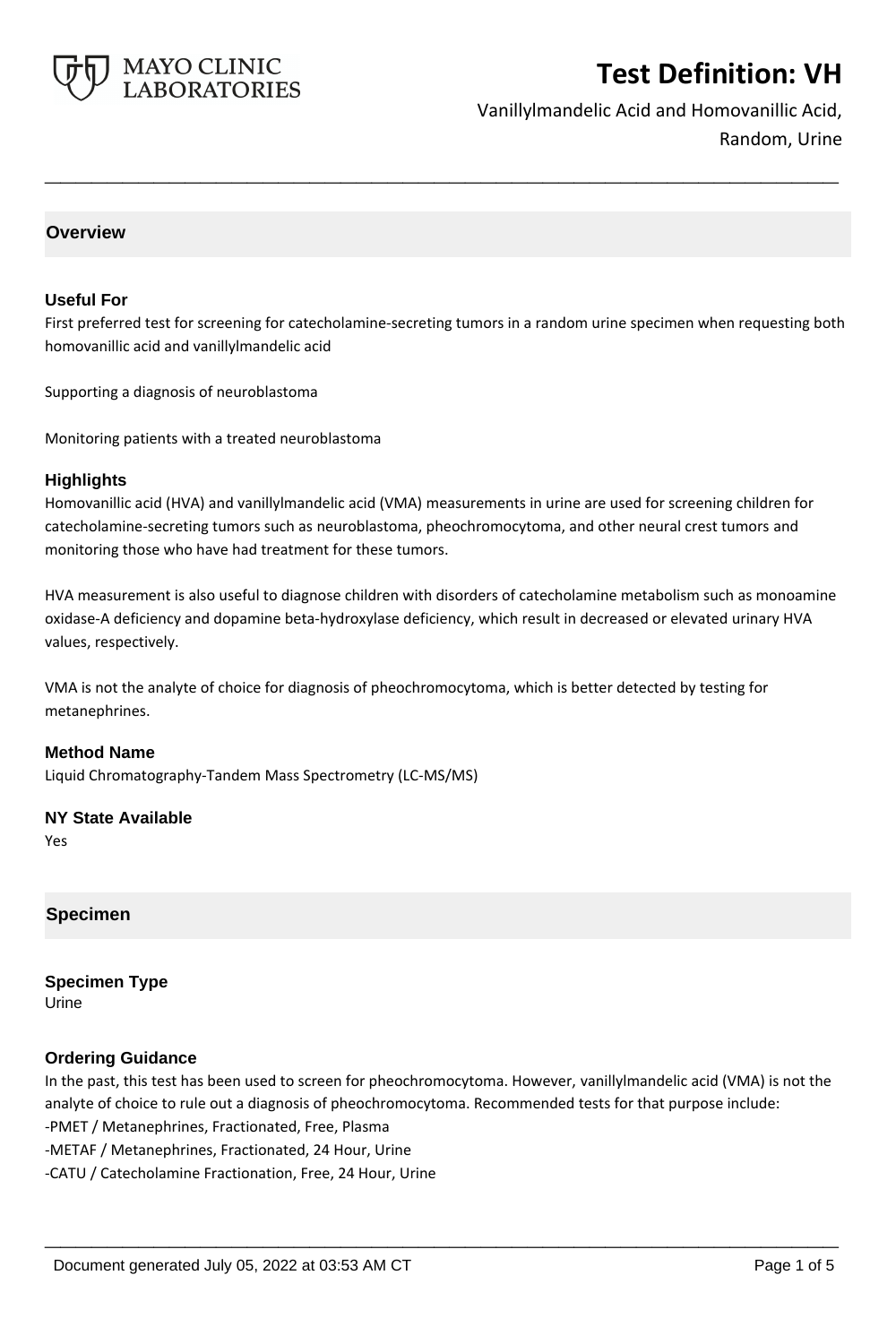

Vanillylmandelic Acid and Homovanillic Acid,

Random, Urine

## **Necessary Information**

## **1. Patient's age is required.**

2. All patients receiving L-dopa should be identified to the laboratory when this test is ordered.

3. Bactrim may interfere with detection of the analyte. All patients taking Bactrim should be identified to the laboratory when this test is ordered.

**\_\_\_\_\_\_\_\_\_\_\_\_\_\_\_\_\_\_\_\_\_\_\_\_\_\_\_\_\_\_\_\_\_\_\_\_\_\_\_\_\_\_\_\_\_\_\_\_\_\_\_**

### **Specimen Required**

**Patient Preparation:** Administration of L-dopa may falsely increase homovanillic acid and vanillylmandelic acid results; it should be discontinued 24 hours prior to and during collection of the specimen.

**Supplies:** Urine Tubes, 10 mL (T068)

**Collection Container/Tube:** Clean, plastic urine collection container

**Submission Container/Tube:** Plastic, 10-mL urine tube

**Specimen Volume:** 5 mL

**Collection Instructions:**

1. Collect a random urine specimen.

2. Adjust urine pH to 1 to 5 with 50% acetic or hydrochloric acid.

## **Forms**

If not ordering electronically, complete, print, and send an [Oncology Test Request](https://www.mayocliniclabs.com/it-mmfiles/oncology-request-form.pdf) (T729) with the specimen.

## **Specimen Minimum Volume**

2 mL

## **Reject Due To**

All specimens will be evaluated at Mayo Clinic Laboratories for test suitability.

## **Specimen Stability Information**

| <b>Specimen Type</b> | <b>Temperature</b>       | <b>Time</b> | <b>Special Container</b> |
|----------------------|--------------------------|-------------|--------------------------|
| Urine                | Refrigerated (preferred) | 28 days     |                          |
|                      | Frozen                   | 180 days    |                          |

# **Clinical & Interpretive**

## **Clinical Information**

Elevated values of homovanillic acid (HVA), vanillylmandelic acid (VMA), and other catecholamine metabolites (eg, dopamine) may be suggestive of the presence of a catecholamine-secreting tumor (eg, neuroblastoma, pheochromocytoma, or other neural crest tumors). HVA and VMA levels may also be useful in monitoring patients who have been treated as a result of the above-mentioned tumors. HVA levels may also be altered in disorders of catecholamine metabolism: monamine oxidase-A deficiency can cause decreased urinary HVA values, while a deficiency of dopamine beta-hydrolase (the enzyme that converts dopamine to norepinephrine) can cause elevated urinary HVA values.

**\_\_\_\_\_\_\_\_\_\_\_\_\_\_\_\_\_\_\_\_\_\_\_\_\_\_\_\_\_\_\_\_\_\_\_\_\_\_\_\_\_\_\_\_\_\_\_\_\_\_\_**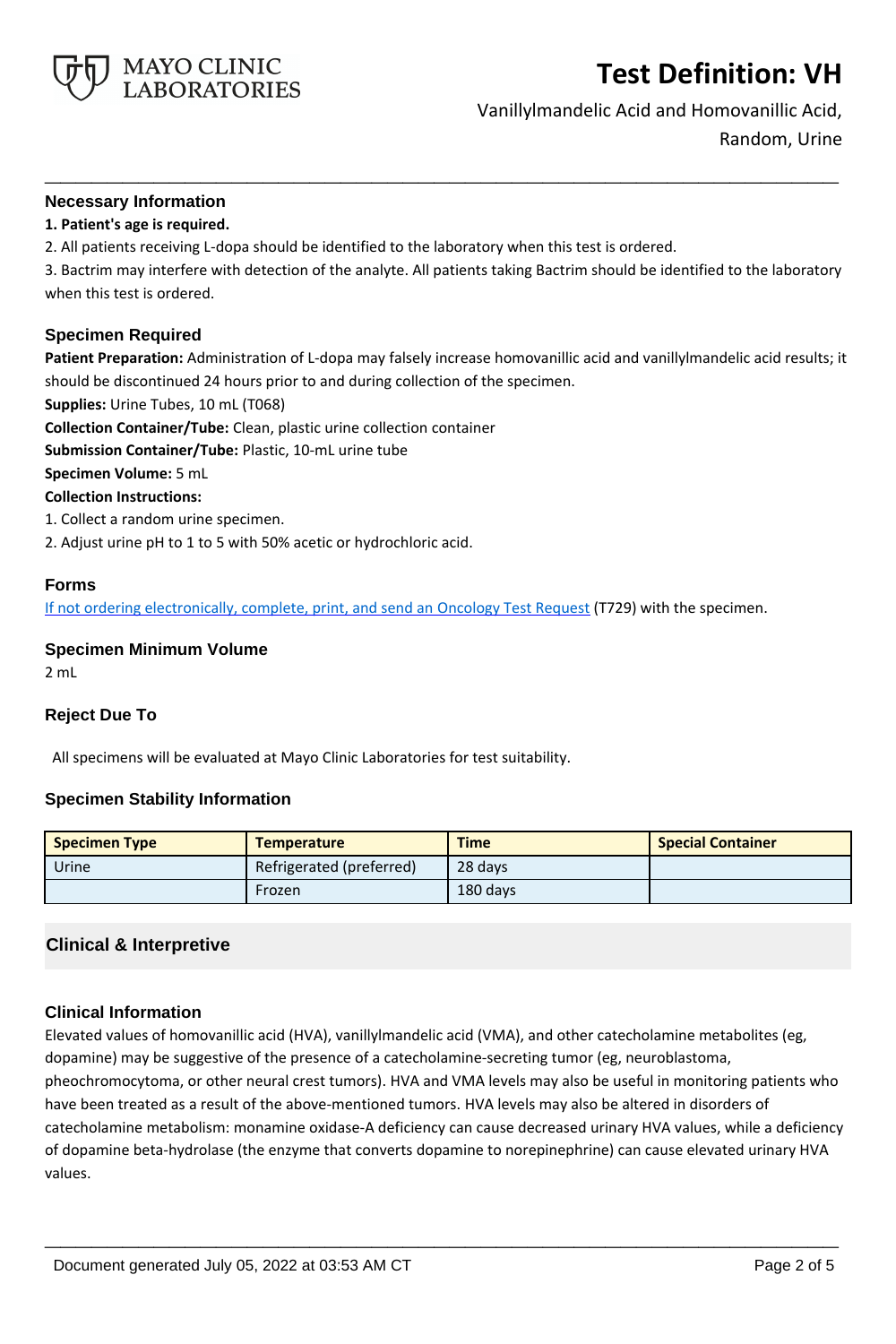

Vanillylmandelic Acid and Homovanillic Acid, Random, Urine

### **Reference Values**

VANILLYLMANDELIC ACID <1 year: <25.0 mg/g creatinine 1 year: <22.5 mg/g creatinine 2-4 years: <16.0 mg/g creatinine 5-9 years: <12.0 mg/g creatinine 10-14 years: <8.0 mg/g creatinine > or =15 years: <7.0 mg/g creatinine

### HOMOVANILIC ACID

<1 year: <35.0 mg/g creatinine 1 year: <30.0 mg/g creatinine 2-4 years: <25.0 mg/g creatinine 5-9 years: <15.0 mg/g creatinine 10-14 years: <9.0 mg/g creatinine > or =15 years: <8.0 mg/g creatinine

### **Interpretation**

Homovanillic acid (HVA) and vanillylmandelic acid (VMA) concentrations are elevated in more than 90% of patients with neuroblastoma; both tests should be performed. A positive test could be due to a genetic or nongenetic condition. Additional confirmatory testing is required.

**\_\_\_\_\_\_\_\_\_\_\_\_\_\_\_\_\_\_\_\_\_\_\_\_\_\_\_\_\_\_\_\_\_\_\_\_\_\_\_\_\_\_\_\_\_\_\_\_\_\_\_**

A normal result does not exclude the presence of a catecholamine-secreting tumor.

Elevated HVA and VMA values are suggestive of a pheochromocytoma, but they are not diagnostic.

## **Cautions**

No significant cautionary statements

## **Clinical Reference**

1. Hyland K: Disorders of neurotransmitter metabolism. In: Blau N, Duran M, Blaskovics ME, Gibson KM, eds. Physician's Guide to the Laboratory Diagnosis of Metabolic Diseases. Springer; 2003:107-122

2. Gitlow SE, Bertani LM, Rausen A, Gribetz D, Dziedzic SW: Diagnosis of neuroblastoma by qualitative and quantitative determination of catecholamine metabolites in urine. Cancer. 1970 Jun;25(6):1377-1383

3. Strenger V, Kerbl R, Dornbusch HJ, et al: Diagnostic and prognostic impact of urinary catecholamines in neuroblastoma patients. Pediatr Blood Cancer. 2007 May;48(5):504-509

4. Barco S, Gennai I, Reggiardo G, et al: Urinary homovanillic and vanillylmandelic acid in the diagnosis of neuroblastoma: report from the Italian Cooperative Group for Neuroblastoma. Clin Biochem. 2014 Jun;47(9):848-852 5. Matthay KK, Maris JM, Schleiermacher G, et al: Neuroblastoma. Nat Rev Dis Primers. 2016 Nov 10;2:16078. doi: 10.1038/nrdp.2016.78

**\_\_\_\_\_\_\_\_\_\_\_\_\_\_\_\_\_\_\_\_\_\_\_\_\_\_\_\_\_\_\_\_\_\_\_\_\_\_\_\_\_\_\_\_\_\_\_\_\_\_\_**

## **Performance**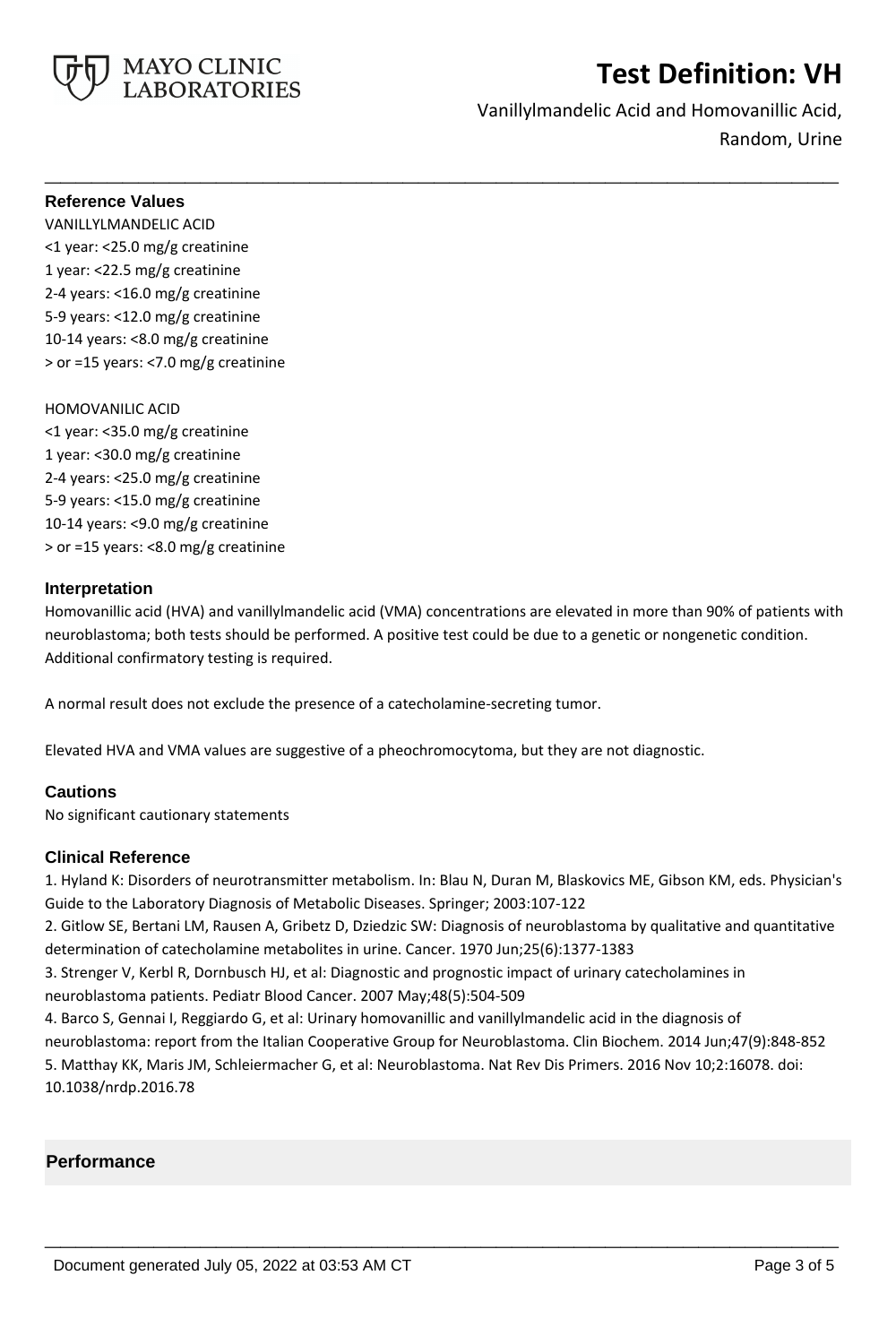

Vanillylmandelic Acid and Homovanillic Acid, Random, Urine

## **Method Description**

Homovanillic Acid:

Homovanillic acid (HVA) is measured by solid-phase extraction (SPE) of a 1-mL aliquot of urine. A known amount of stable isotope-labeled HVA internal standard (IS) is added to each urine specimen prior to SPE. HVA and IS are eluted from the SPE column with methanol. The methanol is evaporated and the HVA and IS are redissolved in liquid chromatography tandem-mass spectrometry (LC-MS/MS) mobile phase. A portion of this prepared extract is injected onto a LC column that separates HVA and IS from the bulk of any remaining specimen matrix. The HVA and IS are measured by mass spectrometry/tandem-mass spectrometry using the selected reaction monitoring mode. HVA is quantified using the ratio to IS versus urine calibrators.(Magera MJ, Stoor A, Helgeson JK, Matern D, Rinaldo, P: Determination of homovanillic acid in urine by stable isotope dilution and electrospray tandem mass spectrometry. Clin Chim Acta. 2001 Apr;306[1-2]:35-41; Eisenhofer G, Grebe S, Cheung NV: Monoamine-producing tumors. In Rifai N, Horvath AR, Wittwer CT, eds. Tietz Textbook of Clinical Chemistry and Molecular Diagnostics. 6th ed. Elsevier; 2018:chap 63)

**\_\_\_\_\_\_\_\_\_\_\_\_\_\_\_\_\_\_\_\_\_\_\_\_\_\_\_\_\_\_\_\_\_\_\_\_\_\_\_\_\_\_\_\_\_\_\_\_\_\_\_**

### Vanillylmandelic Acid:

Vanillylmandelic acid (VMA) is measured by SPE of a 1-mL aliquot of urine. A known amount of stable isotope-labeled VMA (IS) is added to each urine specimen prior to SPE. VMA and IS are eluted from the SPE column with methanol. The methanol is evaporated and the VMA and IS are redissolved in LC-MS/MS mobile phase. A portion of this prepared extract is injected onto a LC column that separates VMA and IS from the bulk of any remaining specimen matrix. The VMA and IS are measured by MS/MS using the selected reaction monitoring mode. VMA is quantified using the ratio to IS versus urine calibrators.(Magera MJ, Thompson AL, Stoor AL, et al: Determination of vanillylmandelic acid in urine by stable isotope dilution and electrospray tandem mass spectrometry. Clin Chem. 2003;49:825-826; Eisenhofer G, Grebe S, Cheung NV: Monoamine-producing tumors. In Rifai N, Horvath AR, Wittwer CT, eds. Tietz Textbook of Clinical Chemistry and Molecular Diagnostics. 6th ed. Elsevier; 2018:chap 63)

**\_\_\_\_\_\_\_\_\_\_\_\_\_\_\_\_\_\_\_\_\_\_\_\_\_\_\_\_\_\_\_\_\_\_\_\_\_\_\_\_\_\_\_\_\_\_\_\_\_\_\_**

## **PDF Report**

No

**Day(s) Performed** Monday through Friday

**Report Available** 3 to 5 days

**Specimen Retention Time** 7 days

**Performing Laboratory Location** Rochester

**Fees & Codes**

### **Fees**